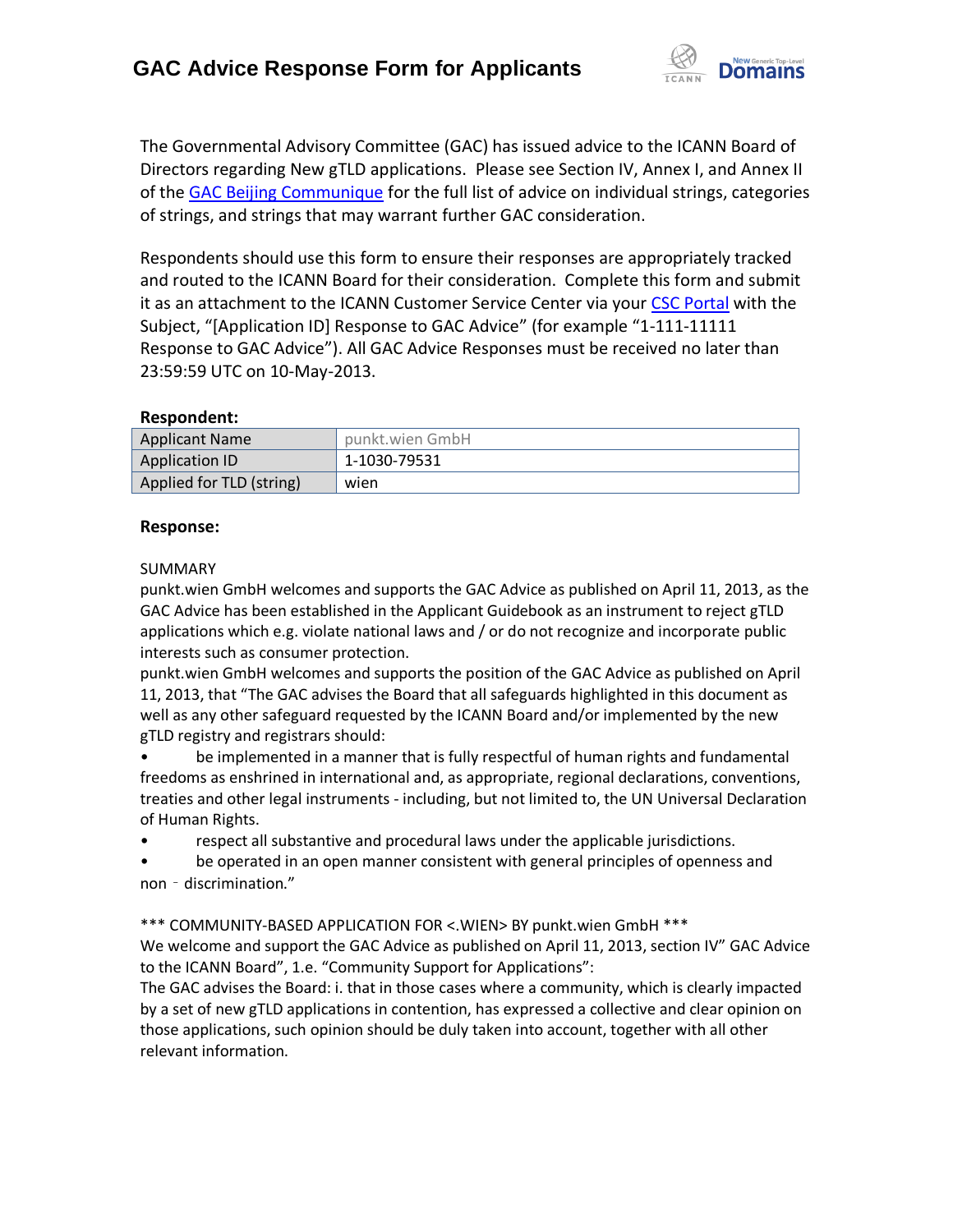# **GAC Advice Response Form for Applicants**



WE SERVE THE INTERESTS OF THE COMMUNITY AND THE PUBLIC

Our application for the string <.WIEN> is a community-based application. Members of the <.WIEN> Community are natural persons, legal persons, organizations or associations of persons, if they can demonstrate that they have an economic, cultural, touristical, historical, social or any other connection to the Austrian capital WIEN.

We have been successfully working since 2011 on building a long-lasting relationship to the various stakeholders of the respective community including

- 1. City organizations and authorities;
- 2. Commercial associations;
- 3. Companies;
- 4. Civil society organizations.

The community members have expressed a collective and clear supporting opinion on our application by supporting documents.

We have consulted with all relevant public and private entities that make up the community.

GENERAL PRINCIPLES OF OPERATIONS FOR <.WIEN> BY punkt.wien GmbH

punkt.wien GmbH would like to state that:

1. We will respect human rights and fundamental freedoms

We fully support human rights and fundamental freedoms of mankind, this includes but is not limited to the UN declaration of rights (http://www.un.org/en/documents/udhr/index.shtml). In this respect we would like to emphasize two principles of the UN declaration of rights:

- Everyone is entitled to all the rights and freedoms set forth in this Declaration, without distinction of any kind.

Article 19: Everyone has the right to freedom of opinion and expression; this right includes freedom to hold opinions without interference and to seek, receive and impart information and ideas through any media and regardless of frontiers.

2. We will respect national laws

We require our registrars and registrants to comply with all applicable laws, including those that relate to privacy, data collection, consumer protection (including in relation to misleading and deceptive conduct), disclosure of data, and financial disclosures."

3. We will operate the TLD in an open manner consistent with general principles of openness and non - discrimination

The fundamental goals of the Introduction of New gTLDs are:

The new gTLD program will create a means for prospective registry operators to apply for new gTLDs, and create new options for consumers in the market.

To foster diversity, encourage competition, and enhance the utility of the DNS.

- ICANN expects a diverse set of applications for new gTLDs, including IDNs, creating significant potential for new uses and benefit to Internet users across the globe.

We fully support these goals with the underlying principles of openness and non-discrimination and which will lead to greater choice and diversity for consumers based on competition among registries.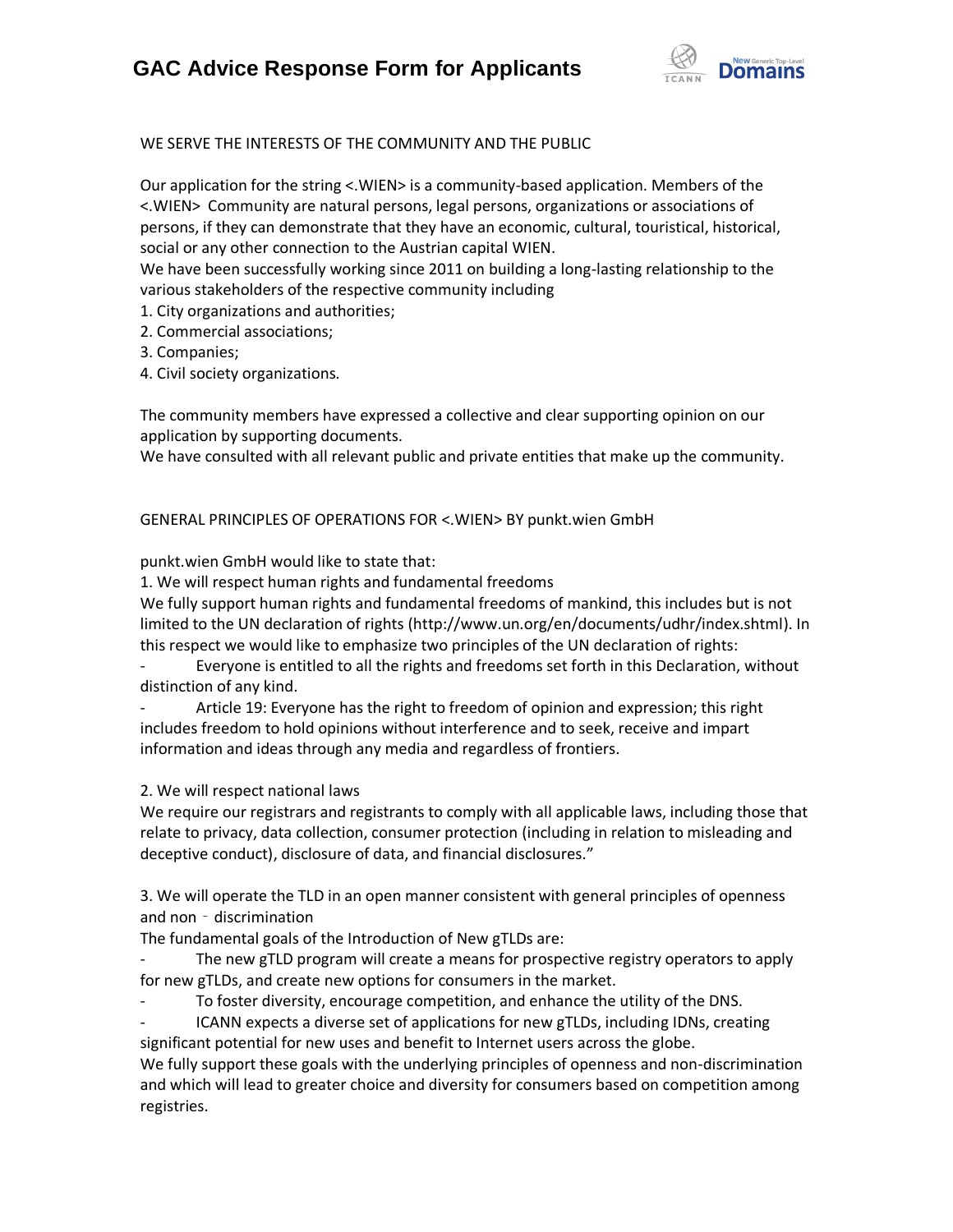## **GAC Advice Response Form for Applicants**



DETAILLED COMMITMENTS BY punkt.wien GmbH FOR <.WIEN> BASED ON GENERAL **SAFEGUARDS** 

punkt.wien GmbH, the applicant for the <.WIEN> top-level domain, will implement as already stated in the application the following safeguards in a manner that (i) is fully respectful of human rights and fundamental freedoms as enshrined in international and, as appropriate, regional declarations, conventions, treaties and other legal instruments – including, but not limited to, the UN Universal Declaration of Human Rights, (ii) respects all substantive and procedural laws under the applicable jurisdictions, and (iii) the gTLD be operated in an open manner consistent with general principles of openness and non  $-$  discrimination. The safeguards will be subject to contractual oversight.

The Safeguards are in detail:

1. WHOIS verification and checks - punkt.wien GmbH will conduct checks on a statistically significant basis to identify registrations in its gTLD with deliberately false, inaccurate or incomplete WHOIS data at least twice a year. Registry operators will weigh the sample towards registrars with the highest percentages of deliberately false, inaccurate or incomplete records in the previous checks. COMPANY will notify the relevant registrar of any inaccurate or incomplete records identified during the checks, triggering the registrar's obligation to solicit accurate and complete information from the registrant.

2. Mitigating abusive activity - punkt.wien GmbH will ensure that terms of use for registrants include prohibitions against the distribution of malware, operation of botnets, phishing, piracy, trademark or copyright infringement, fraudulent or deceptive practices, counterfeiting or otherwise engaging in activity contrary to applicable law.

3. Security checks - While respecting privacy and confidentiality, punkt.wien GmbH will periodically conduct a technical analysis to assess whether domains in its gTLD are being used to perpetrate security threats, such as pharming, phishing, malware, and botnets. If punkt.wien GmbH identifies security risks that pose an actual risk of harm, punkt.wien GmbH will notify the relevant registrar and, if the registrar does not take immediate action, suspend the domain name until the matter is resolved.

4. Documentation - punkt.wien GmbH will maintain statistical reports that provide the number of inaccurate WHOIS records or security threats identified and actions taken as a result of its periodic WHOIS and security checks. punkt.wien GmbH will maintain these reports for the agreed contracted period and provide them to ICANN upon request in connection with contractual obligations.

5. Making and Handling Complaints - punkt.wien GmbH will ensure that there is a mechanism for making complaints to punkt.wien GmbH that the WHOIS information is inaccurate or that the domain name registration is being used to facilitate or promote malware, operation of botnets, phishing, piracy, trademark or copyright infringement, fraudulent or deceptive practices, counterfeiting or otherwise engaging in activity contrary to applicable law.

6. Consequences - Consistent with applicable law and any related procedures, punkt.wien GmbH shall ensure that there are real and immediate consequences for the demonstrated provision of false WHOIS information and violations of the requirement that the domain name should not be